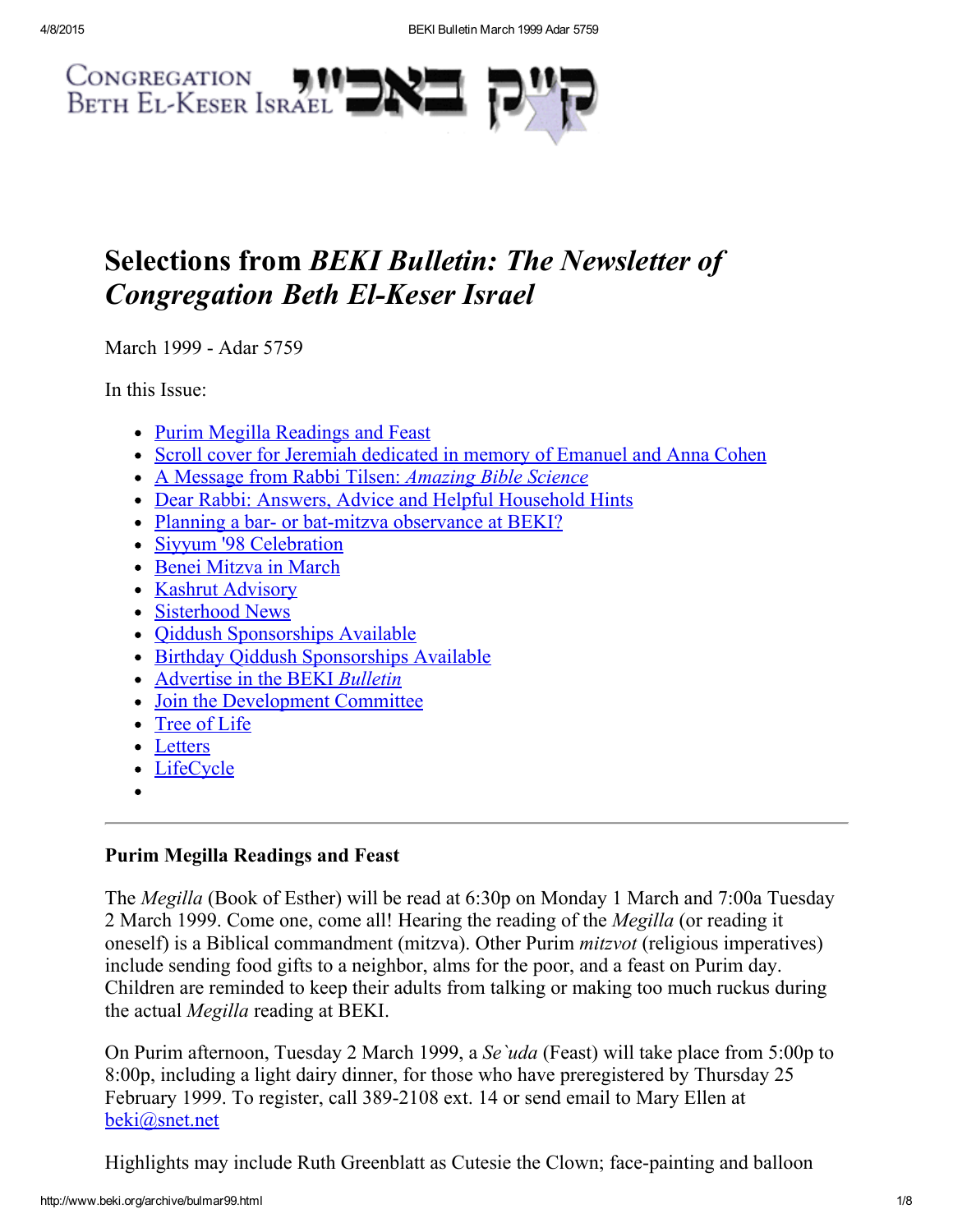animals; the Silverman-Sokolow Purim Shpiel; the Bass Family in "Barney Meets Haman"; magic by Andrew Weinstein; a Purim Shpiel written, produced, or directed by Robert Lettick, Sharon Lovett-Graff, Rabbi Tilsen and others; Amy Pincus leading a Purim Songs Singalong; a special Purim *Birkat Hamazon* (Grace), and more.

## <span id="page-1-1"></span>Scroll cover for Jeremiah dedicated in memory of Emanuel and Anna Cohen

The Sacred Scroll Cover for the Book of Jeremiah has been dedicated in memory of Emanuel & Anna Cohen (of blessed memory), the parents of Morris Cohen. The Book of Jeremiah represents the prophecy of Yirmiahu during the period of our exile in Babylonia (present day Iraq) after the destruction of the First Temple and the occupation of Israel in the sixth century BCE. The Scroll is one of a set of nine unique sacred books of the Hebrew Bible hand-written on parchment by a trained scribe, just as a Torah scroll is written.

The Cover was designed by local Judaica Artist Judith Sirota Rosenthal. The needlepoint was done by Linda Schultz. Sewing was done by Judy Weingarden, Trish Loving & Sharon Lovett-Graff. Rebbetzin Malka Levine, of blessed memory, served as the project coordinator.

The artist describes the symbolic art on the Cover: "Man is in agony, on the outs with those around him. It is a time of gloom and doom, of catastrophe. Then there is some consolation – a hopeful line: 'Blessed is the one who trusts in the Lord, and whose trust the Lord is.' Jeremiah survived catastrophe. We can survive tragedy and despair. We can ask God to be healed, and remember our reverence and trust, and we can be 'trees planted by the waters, and spread our roots....'

Emanuel and Anna Cohen, whose names are memorialized on the Scroll Cover, built a legacy of learning, good deeds and philanthropy.

# <span id="page-1-0"></span>A Message from Rabbi Tilsen

# Amazing Bible Science

For the past 3,500 years the Jewish People have been removing male babies' foreskins in the rite of brit mila ("bris"), in fulfillment of Divine Command. But all those years we didn't know what we were supposed to do with those foreskins after the ceremony. Now a medical breakthrough has discovered a life-saving use for these foreskins: Skin generation. Two of the hottest biotech startups are growing large sheets of replacement skin from babyies' foreskins for burn victims and others needing skin grafts. Jewish babies' foreskins are in the forefront of the donor movement. There is a great potential here for humor, but this is a family-oriented synagogue newsletter. So we are just sharing this tip from a clipping in our file.

The current medical wisdom among cardiologists is that a little bit of red wine daily significantly reduces the risk of heart attack and stroke. This seems to explain why the French, who eat a fatty diet but also drink table wine daily, have a much lower incidence of heart disease than do Americans. But the Jewish People have known that all along. As the Good Book says (Psalm 104:15), "Wine makes glad the heart of man...."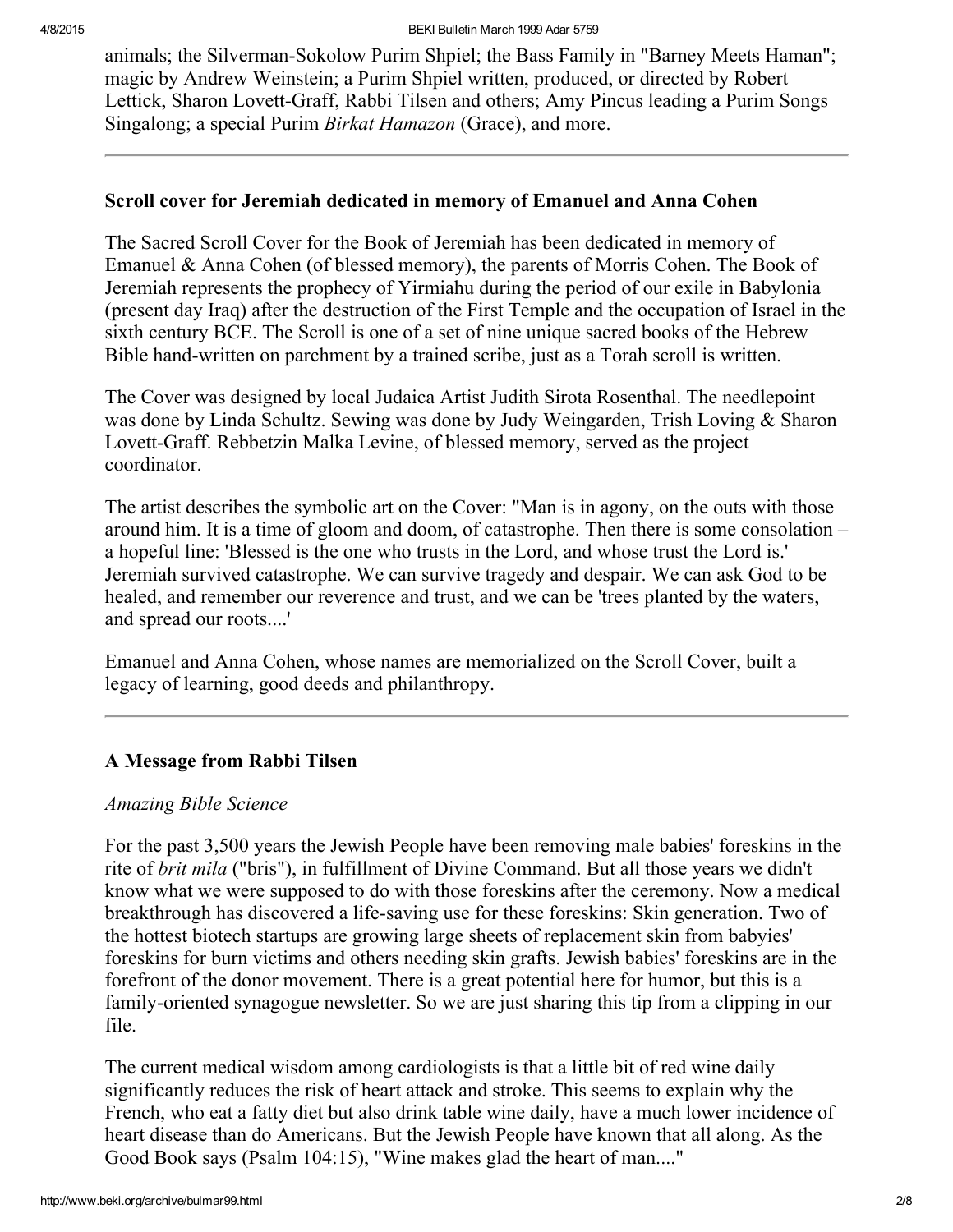We are all too familiar with the heart-rending accounts of the violent attacks on Israelis by the Hamas terrorist group (which the Palestinians view as a social service provider, as Hamas also sponsors day care centers and the like). Ironically, there was a time when the Israeli Government was openly promoting the Muslim Brotherhood and other Hamas forerunners, as a "religious" alternative to the nationalist PLO, which was at that time viewed as Israel's mortal enemy. But they should have foreseen the dangers of Hamas, for it is written in the flood story in Genesis  $(2.11)$ : "*Va-timale ha-aretz Hamas* -- The earth was filled with Hamas (violence)." And, in a Biblical tip of the hat to you Cold Warriors, the sound "*russia*" in Biblical Hebrew (at least as pronounced by Ashkenazim) means "wicked one."

The scientists among our people have spent the last few generations trying to explain away the frequent Biblical references to very long lifespans, some of hundreds of years. Many geneticists today believe that aging, as we now experience it, may be nothing more than a hereditary birth defect from a now-universal gene mutation. Let's get cracking on that gene therapy, you guys.

And as Alicia Hopkinson explained in her Devar Torah (sermon) a few weeks ago at her bat mitzva observance at BEKI, the description of the resuscitation performed by the Biblical Prophet Elisha on the "dead" Shunamite boy recorded in 2 Kings 4 sounds almost exactly like mouth-to-mouth resuscitation as we practice it today.

With all of this, who needs "Bible Codes"? It's all there in black-on-white.

# <span id="page-2-0"></span>Dear Rabbi: Answers, Advice and Helpful Household Hints

The following comments or questions were actually directed to Dear Rabbi, but these answers are either afterthoughts or were, when the opportunity arose, censored by better judgment. For most of the questions, I've supplied two answers; let me know if you think of others.

Congregant on seeing the Rabbi in the grocery store: Rabbi! Can you posqin a shaila [answer a technical religious question] in the Stop'n'Shop?

Answer: Only if you put down that Swanson's TV Dinner.

Answer: Was that the question?

Congregant on seeing Rabbi in a public washroom: Rabbi! So you guys have to do it, too!

Answer: Are you kidding? It's a mitzva!

Answer: Actually I was looking for the miqva.

Congregant on seeing Rabbi in casual clothes in the grocery store: Rabbi! You're out of uniform!

Answer: My *kittel* is at the cleaners.

Answer: I think my tallis got caught on a kumquat.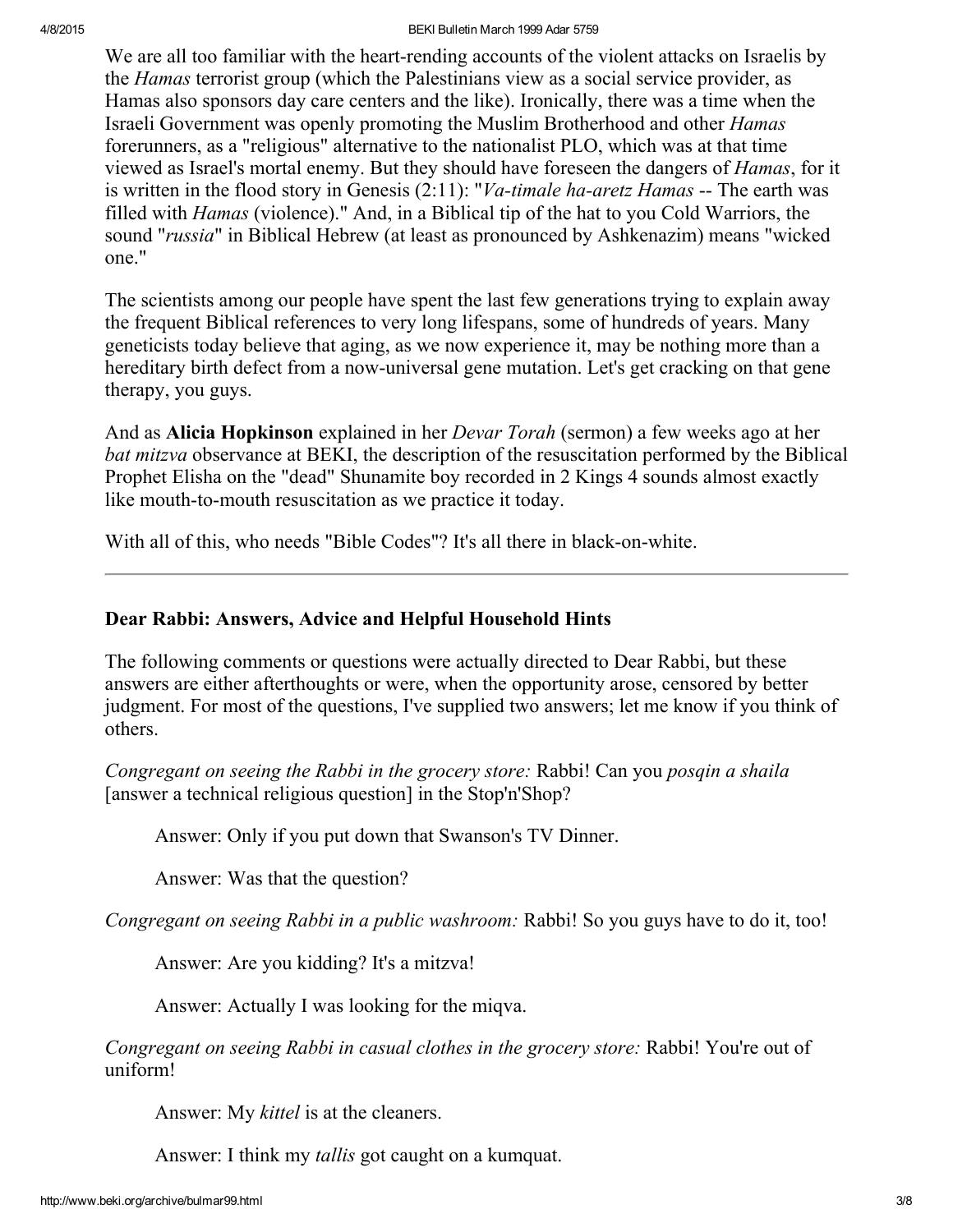Congregant on seeing Rabbi on Tuesday in the grocery store: Good shabbes!

Answer: And a Gut Yahr!

Answer: Gut Shabbes! My sermon begins in checkout lane 4 in ten minutes.

Congregant to Rabbi: Rabbi! Your name sure doesn't sound Jewish!

Answer: It does in Norway.

Answer: Moses' last name wasn't Goldstein either.

Visitor: Are you the Rabbi?

Answer: I would say I'm the Rabbi, but my wife reminds me that I'm just a Rabbi.

#### <span id="page-3-1"></span>Planning a bar- or bat-mitzva observance at BEKI?

Parents planning or contemplating a Bar- or Bat Mitzva Observance for their child at BEKI are invited to "Parents' Orientation to Benei Mitzva Observance at BEKI" on Thursday 4 March 1999, 7:30p to 9:00p in BEKI's Rosenkrantz Library (enter through front doors to lobby or driveway doors). Join representatives of the Ritual Committee, the Administration and Rabbi Tilsen to find out how you can most effectively plan a bar- or bat-mitzva observance. This is an opportunity for parents to ask questions and raise any concerns about the process, and to share ways of making the benei mitzva celebrations most meaningful. While the meeting is addressed to parents, benei mitzva candidates may attend as well. Copies of the <u>"Guide to Benei Mitzva Observance at [Congregation](http://www.beki.org/archive/bmguide.html) Beth El-Keser Israel"</u> are available on this website and in print from the synagogue office for those who wish to review the Guide before the meeting.

#### <span id="page-3-0"></span>Siyyum '98 Celebration

Over the past nine months, participants in the Siyyum '98 project studied Hebrew Language, Liturgy, and the Mishna tractate Berakhot. The coursework consisted of dozens of classroom hours of study, individual reading, and practice. Now the participants in this "adult Benei Mitzva" program (as it were) will celebrate a *siyyum* on Shabbat HaHodesh 12-13 March 1999. In addition to leading and participating in services, they will also host a Qiddush following the services.

A "Siyyum" is a traditional celebration in which celebrants share a small part of what they have learned. It marks the conclusion of the reading of a rabbinic text, especially the Mishna (a law compendium edited in the second century of the common era) or the Talmud (compiled in the subsequent four or five centuries). The Mishna studied in the program, tractate Berakhot, deals in large part with prayer, blessings and liturgy. Students read the entire Mishna in its original Hebrew. The "conclusion" that the *Siyyum* celebrates includes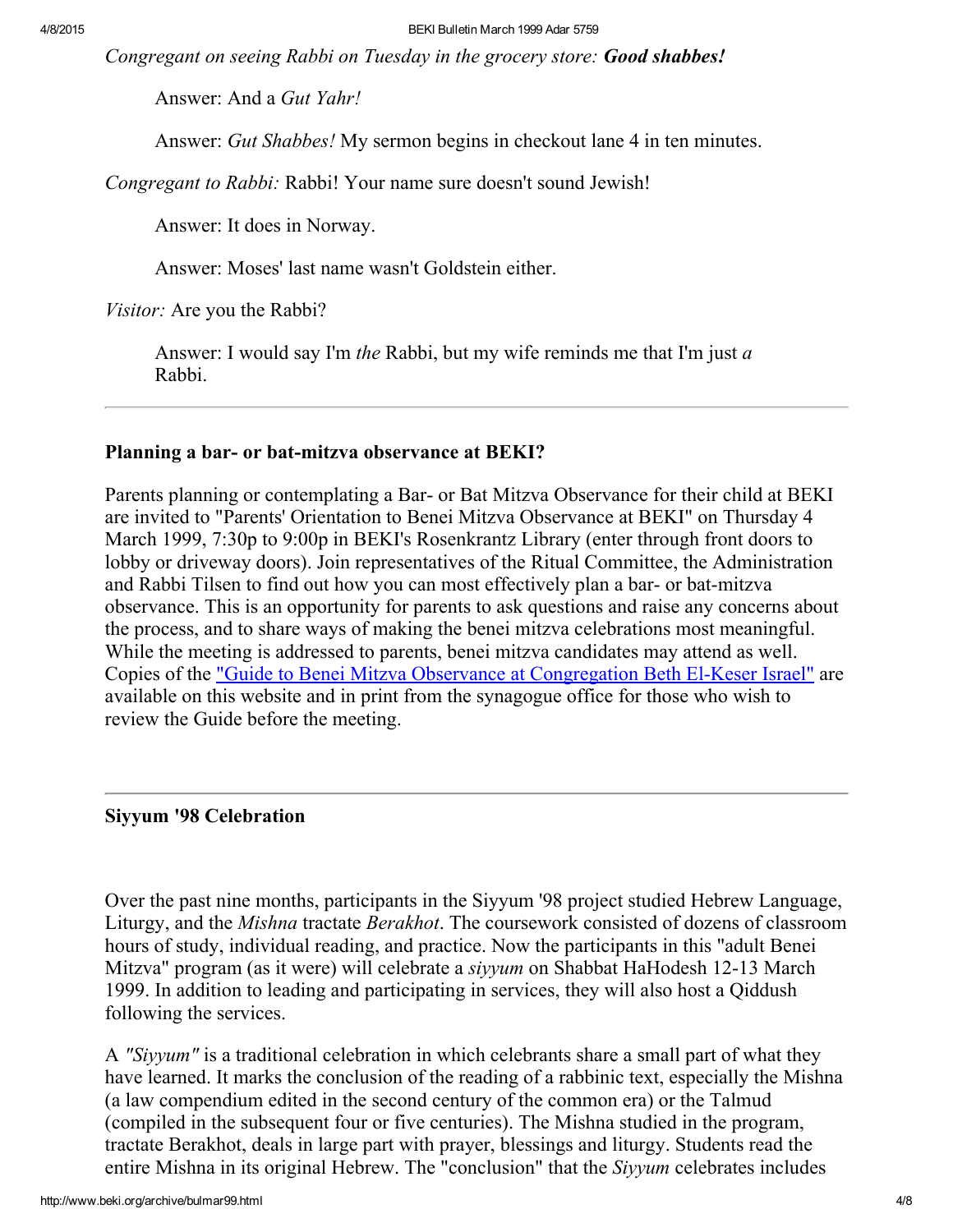the hope that we will "return" to the text and study it again.

This year's celebrants are Joanne Foodim, George G. Posener (pictured at right), Morton & Ruth Silver, Hugh Fryer, Stanley Saxe and Peter Lerner. As a result of completing this course, these graduates have achieved a deeper understanding of Torah, an ability to access the traditional texts, and the confidence to comfortably participate in both private and public worship. Kathy Rosenbluh, Ellen Jawitz, Steven Fraade, Amy Pincus and Rabbi Tilsen participated as teachers, and Ruth Greenblatt provided tutoring when requested.



Some of these celebrants, for various reasons, did not celebrate

becoming a bar- or bat-mitzva when they were youths. So, for some, this Siyym experience is an adult analog to the youth rite-of-passage. Please join them at the Early Evening Service on Friday 12 March at 6:00p, the Shabbat Morning Service on Saturday 13 March at 9:15a, and again for the Minha (afternoon) and Maariv (evening) services at 5:45p that same day.

# <span id="page-4-0"></span>Benei Mitzva in March



Johanna Hoberman Kinsley (pictured at left) will be called to the Torah, recite the Haftara, present a Devar Torah (Torah Commentary) and lead services as a Bat Mitzva during Shabbat morning services on Shabbat Parah, 6 March 1999. Johanna is a daughter of Judy Hoberman and Dominic Kinsley, and granddaughter of Sylvia and Carl Hoberman of Valley Stream, New York, and Mary and Dick Kinsley of Alexandria, Virginia. She is a seventh-grader at West Hills Middle Magnet School in New Haven and a student at BEKI's Religious School. Johanna enjoys playing soccer and piano and spending time with her friends.

Clararose Voigt (pictured at right) will lead services as a Bat Mitzva during the Shabbat morning services on 20 March 1999. Clararose is the daughter of Susan and Philip Voigt and a student at BEKI's Religious School.

Max Bender will lead services as a Bar Mitva during the Shabbat morning services on 27 March 1999. Max is the son of Sharon & David Bender and is a student at BEKI's Religious School.



# <span id="page-4-1"></span>Kashrut Advisory

The Purim product "Humantaschen" baked by the Soylent Green Bakery is *not* kosher certified and may contain meat-based ingredients. It is not recommended for the kosher consumer, and is not permitted at BEKI. Only baked goods produced under rabbinic supervision should be purchased.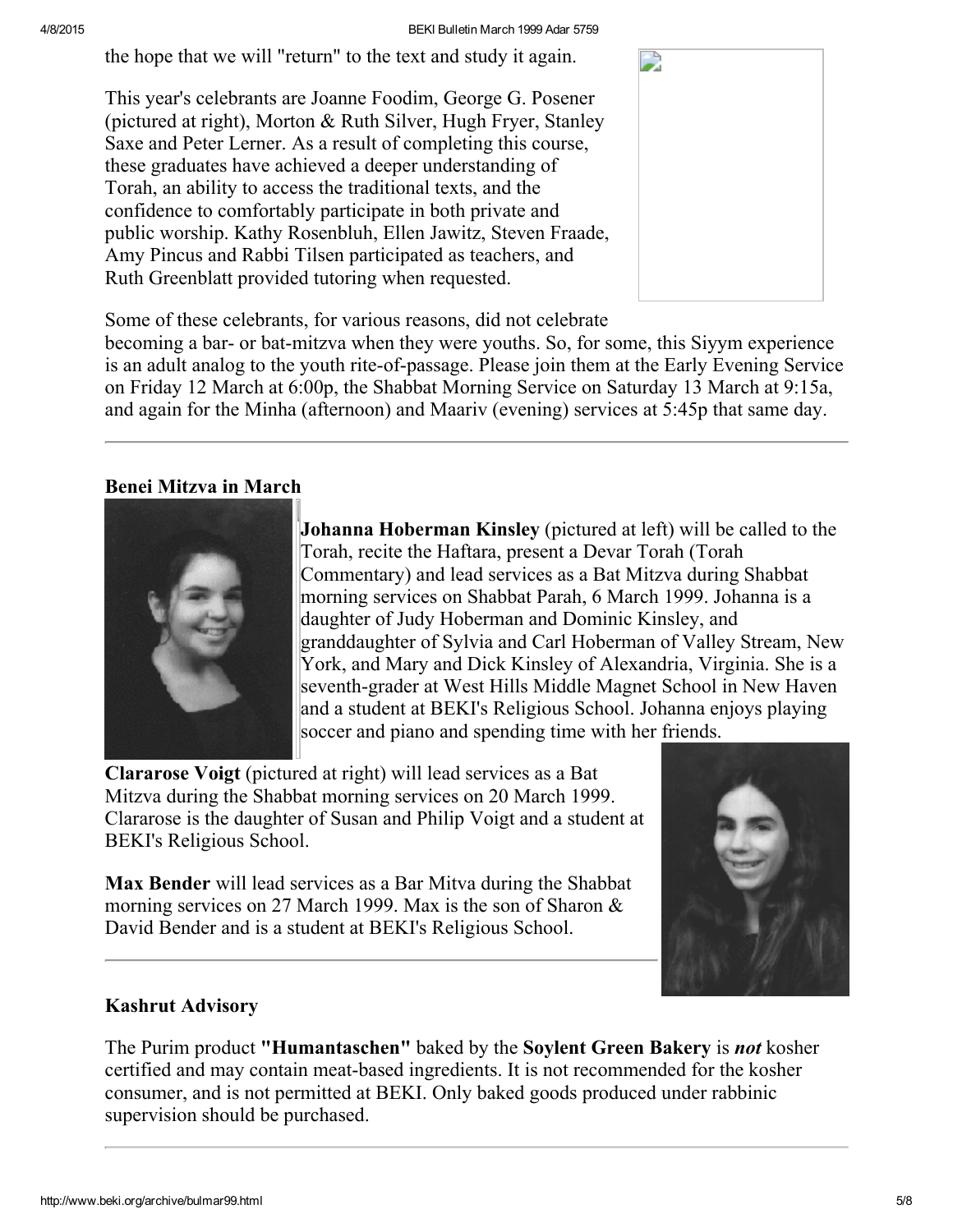## <span id="page-5-1"></span>BEKI Sisterhood News

Important Notice: The <u>["Book](http://www.beki.org/archive/sisterhood.html#bookoflife) of Life"</u> date had to be changed; the new date is Tuesday 22 June 1999. Please mark your calendars accordingly. Details will be forthcoming.

A card party has been tentatively set for Sunday, 2 May, 1999, 1p to 4p.

President Adele Tyson will announce various plans for the balance of the Sisterhood year.

#### <span id="page-5-0"></span>Qiddush Sponsorships

Sponsoring a qiddush is a great way to honor a loved one with members of the congregation and support the synagogue. Sponsorships of the Shabbat morning qiddush through the spring are quickly filling up. The cost of a basic qiddush on Shabbat morning is \$75. Additional options, including cakes, are available.

If you would like to reserve a date or want further information, please contact Mary Ellen Mack at 389-2108 ext. 14 or [beki@snet.net.](mailto:beki@snet.net)

#### <span id="page-5-3"></span>Birthday Qiddush

BEKI members may commemorate the birthdays of family members and friends at a special qiddush that will be held once a month. For only \$18 per honoree, members may co-sponsor the qiddush in the name of the birthday person. For this qiddush, there will be a birthday cake in addition to the regular menu.

Upcoming dates for sponsorships are: 13 March, 17 April, 15 May, 12 June, 17 July. If you would like to reserve a date or want further information, please contact Mary Ellen Mack at 389-2108 ext. 14 or [beki@snet.net](mailto:beki@snet.net).

#### <span id="page-5-2"></span>Advertise in the BEKI Bulletin

An advertisement in the BEKI Bulletin is a great way to support the synagogue and promote your business. Annual rates are very reasonable. If you are interested in placing an advertisement, please contact Sheila Gardner at 387-1376.

#### <span id="page-5-4"></span>Income Development Committee

BEKI's Income Development Committee is seeking volunteers to help ensure the long-term financial health of the synagogue. Since its formation last year, the committee has been quite successful in its efforts including raising funds to balance last year's budget, increasing the amount raised at the annual Kol Nidre appeal, and establishing several new endowments with the Jewish Foundation of Greater New Haven.

If you would like to volunteer for this committee, please contact BEKI Vice President Stephen Pincus at 397-8816.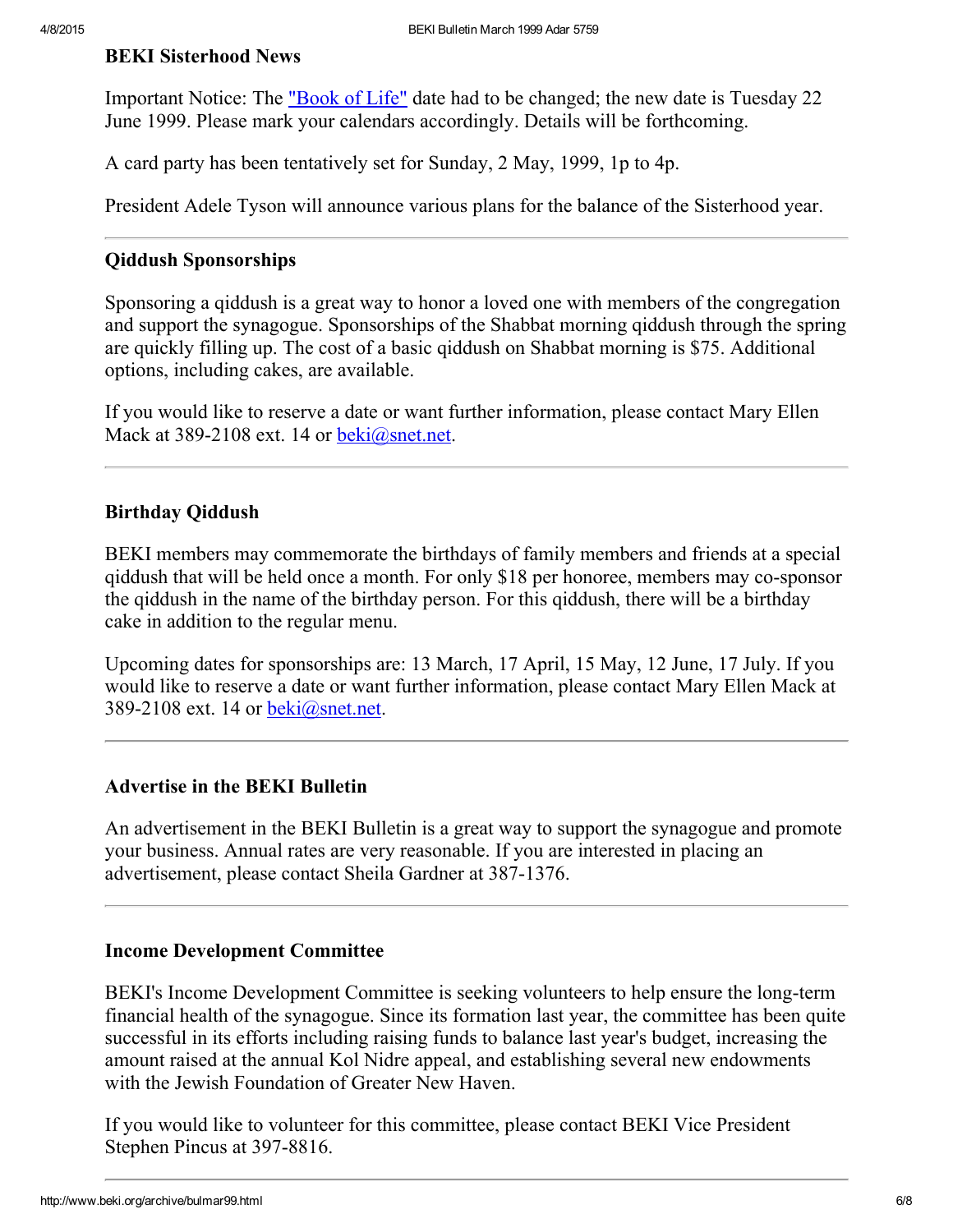## <span id="page-6-1"></span>Tree of Life

In February we celebrated Tu beShevat which is the celebration for the New Year of the Trees. We have a beautiful Tree of Life in our synagogue. The fruit from our Tree of Life can serve as a great way to contribute to the life and strength of our synagogue. Inscribing a leaf on our magnificent tree is a thoughtful and meaningful way to commemorate a joyous event. Inscribe a leaf to celebrate an event like a Bar or Bat Mitzva and you will have a lasting memory of the great day. Inscribe a leaf to celebrate a milestone birthday. Inscribe a leaf because someone is near and dear to you. Inscribe a leaf to honor your mother, father, sister or brother. Inscribe a leaf for an anniversary. Inscribe a leaf for your good health. Do it now and enjoy looking at your special leaf.

Inscribe a leaf to memorialize a dear one. This is a beautiful way to remember your parents, relative and beloved friends. Inscriptions cost \$118.00 for a leaf and \$500.00 for a rock. Call Mikki Ratner (387-7882) or  $\frac{\text{mmrat22}(\partial \text{aol.com.} \text{I} \text{ will be happy to assist you with the})}{\text{mmat22}(\partial \text{aol.com.} \text{I} \text{ will be happy to assist you with the})}$ wording and also will acknowledge that a leaf has been inscribed. Let's fill our tree with engraved leaves.

Mikki Ratner

## <span id="page-6-0"></span>**Letters**

#### Dear Friends,

In the years I've been your office administrator, you have all become part of my life - some as casual friends, some as close and dear "family." I've shared with many of you births, Bar and Bat Mitzvas, weddings, good times and bad times and, sadly, deaths; the latter affecting me very personally and emotionally.

The outpouring of love and concern you have shown me at this time is overwhelming. Your loving good wishes, cards, letters, phone calls, flowers, gifts, books and fruit baskets were all a most meaningful expression of mutual friendship and affection that I have felt over the years and very much appreciated.

While I was at BEKI, my only concern was what was best for the Synagogue. The Synagogue always came first. As many of you know, I have taken on another challenge. Help and welcome the new administrator as you did me.

To my friends at BEKI, I will always remember all of your true concerns and kindnesses you have shown me, and I thank each and every one of you. I sincerely wish BEKI continued success. With gratitude and fondness,

Myra [Myers]